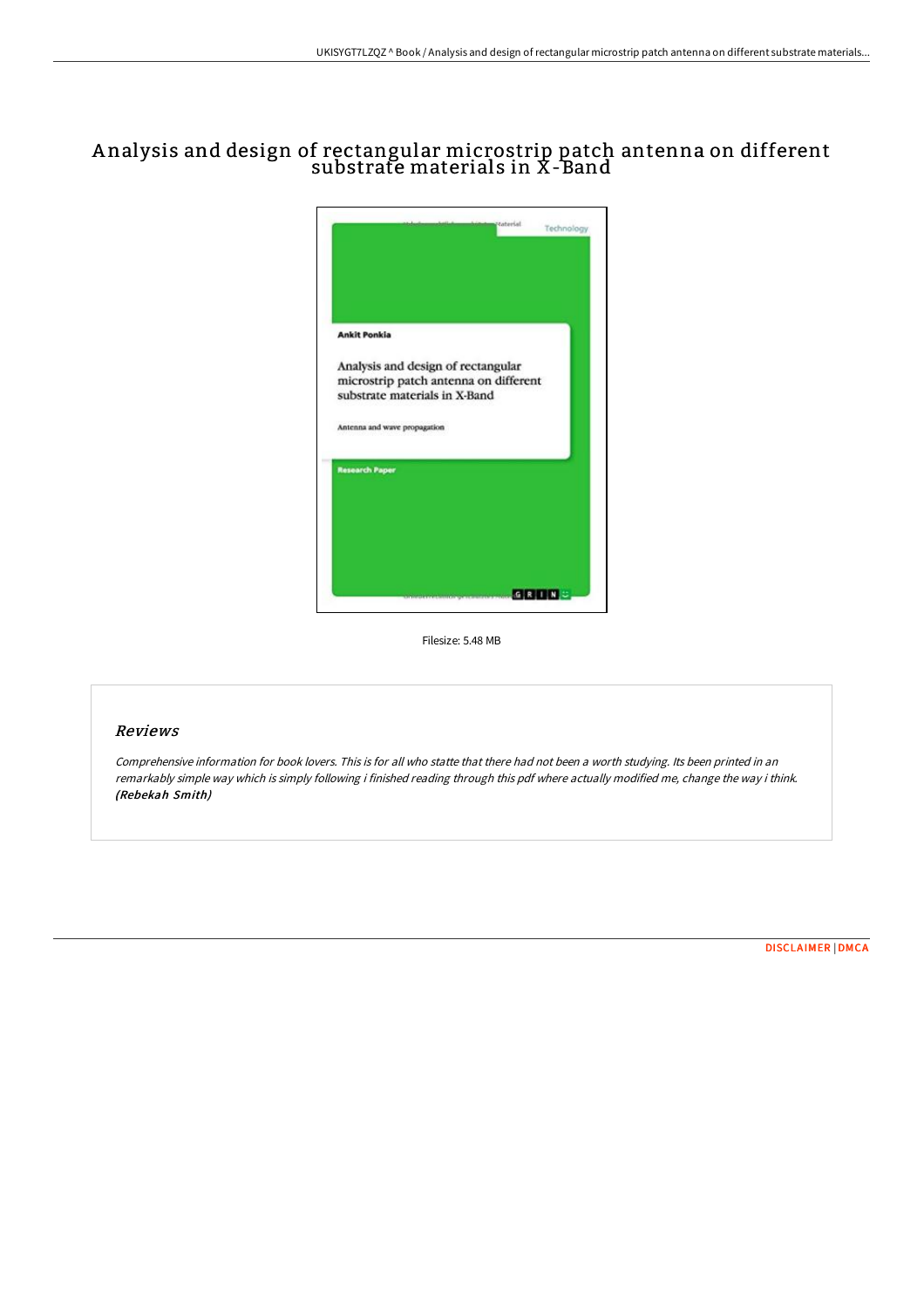## ANALYSIS AND DESIGN OF RECTANGULAR MICROSTRIP PATCH ANTENNA ON DIFFERENT SUBSTRATE MATERIALS IN X-BAND



GRIN Verlag GmbH. Paperback. Condition: New. This item is printed on demand. 24 pages. Dimensions: 8.3in. x 5.8in. x 0.1in.Research Paper from the year 2014 in the subject Engineering - Communication Technology, grade: 10. 0, , course: Electronics and Communication Engineering, language: English, abstract: In this paper software based design and analysis has been carried out for a rectangular patch antenna using different substrate materials. A coaxial probe fed rectangular microstrip patch antenna operating at X-band (8 to 12 GHz) is analyzed on different substrate materials like Rogers RTduroid 5880, Rogers RTduroid 5870, Neltec NX9240, Arlon DiClad 522, and FR4epoxy. The design is analyzed by Finite Element Method (FEM) based HFSS EM simulator software. Return loss, VSWR plot, smith chart and radiation pattern plots are observed and plotted for all antennas. This item ships from La Vergne,TN. Paperback.

 $\mathbf{E}$ Read Analysis and design of [rectangular](http://digilib.live/analysis-and-design-of-rectangular-microstrip-pa.html) microstrip patch antenna on different substrate materials in X-Band Online

 $PDF$ Download PDF Analysis and design of [rectangular](http://digilib.live/analysis-and-design-of-rectangular-microstrip-pa.html) microstrip patch antenna on different substrate materials in X-Band